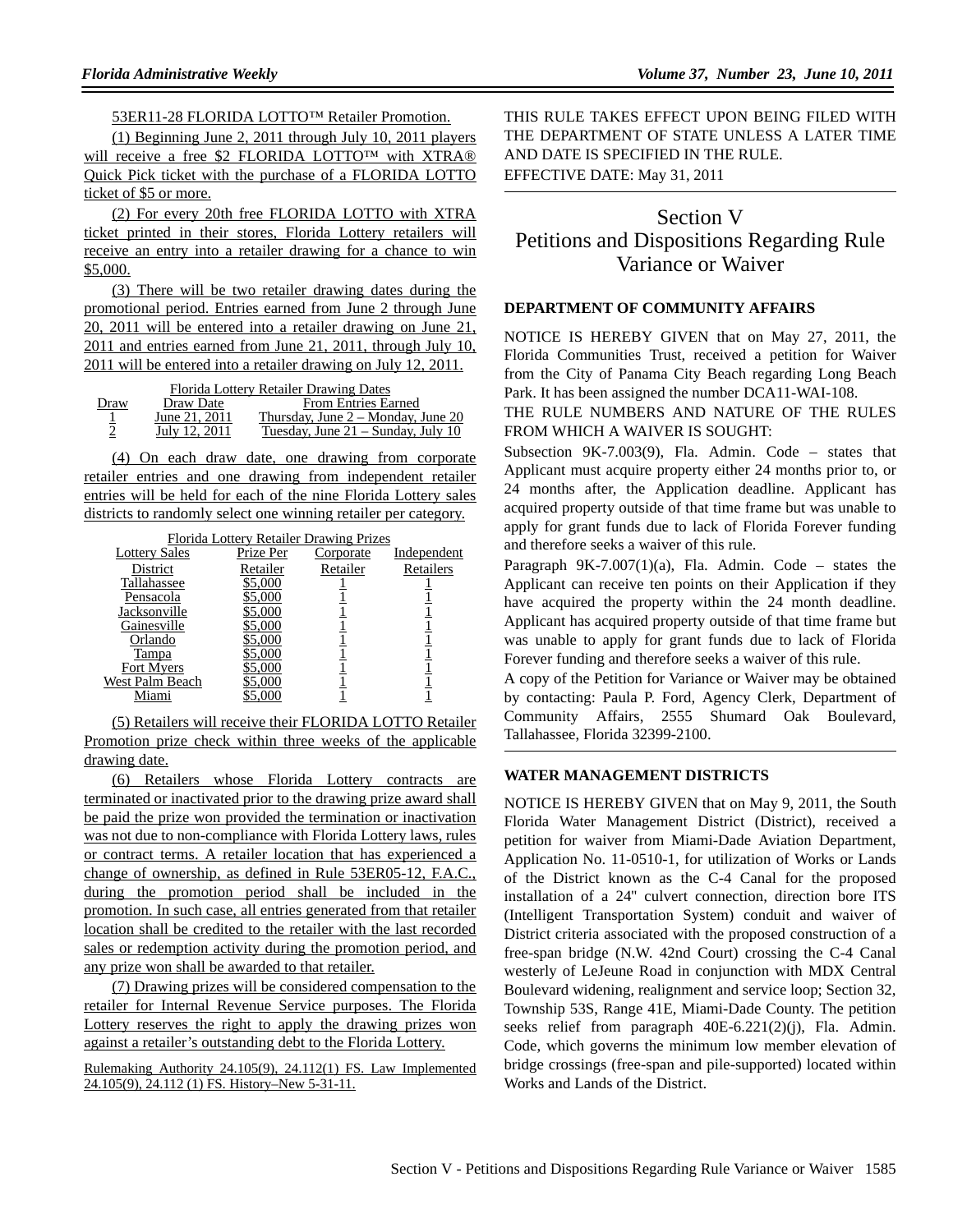A copy of the Petition for Variance or Waiver may be obtained by contacting: Juli Russell at (561)682-6268 or e-mail at jurussel@sfwmd.gov. The District will accept comments concerning the petition for 14 days from the date of publication of this notice. To be considered, comments must be received by the end of business on the 14th day at: South Florida Water Management District, 3301 Gun Club Road, MSC 1410, West Palm Beach, FL 33406, Attn: Juli Russell, Office of Counsel.

## **DEPARTMENT OF MANAGEMENT SERVICES**

NOTICE IS HEREBY GIVEN THAT on May 15, 2011, the Agency for Workforce Innovation received a request from the Early Learning Coalition of Florida's Gateway, seeking a withdrawal of its petition for temporary waiver of subsection 60BB-4.100(22), F.A.C., which provides requirements for Coalitions to conduct parent-orientation sessions for parents registering their children for the Voluntary Prekindergarten Education Program. The Petition has been assigned OGC file number 2011-00038. A Notice of Receipt of Petition for Variance/Waiver was published on March 18, 2011.

## **DEPARTMENT OF BUSINESS AND PROFESSIONAL REGULATION**

The Florida Department of Business and Professional Regulation, Division of Hotels and Restaurants hereby gives notice on May 5, 2011, the Department received a Petition for an emergency variance for paragraph 61C-1.004(1)(a), Florida Administrative Code and Paragraph 5-202.11(A), 2001 FDA Food Code from Saturn 5 located in Bradenton. The above referenced F.A.C. addresses the requirement that each establishment have an approved plumbing system installed to transport water and wastewater. They are requesting to utilize holding tanks at the concession preparation area handwash sink.

The Petition was published in Vol. 37, No. 20 on May 20, 2011. The Order for this Petition was signed in May 26, 2011, and after a complete review of the variance request, the Division finds that the application of this Rule will create a financial hardship to the food service establishment. Furthermore, the Division finds that the Petitioner meets the burden of demonstrating that the underlying statute has been achieved by the Petitioner ensuring the wastewater holding tanks for the handwash sinks are emptied at a frequency as to not create a sanitary nuisance; and potable water provided must come from an approved source and be protected from contamination during handling. The Petitioner shall also ensure that the handwash sink is provided with hot and cold running water under pressure, soap, an approved hand drying device and a handwashing sign.

A copy of the Order or additional information may be obtained by contacting: Lydia.Gonzalez@dbpr.state.fl.us, Division of Hotels and Restaurants, 1940 North Monroe Street, Tallahassee, Florida 32399-1011.

NOTICE IS HEREBY GIVEN that on May 24, 2011, the Department of Business and Professional Regulation, Division of Hotels and Restaurants, received a petition for an Emergency Variance for Subparagraph 3-305.11(A)(2), 2001 FDA Food Code, Paragraph 3-305.14, 2001 FDA Food Code, Paragraph 6-202.15, 2001 FDA Food Code, Paragraph 6-202.16, 2001 FDA Food Code, subsection 61C-4.010(1), Florida Administrative Code, and subsection 61C-4.010(6), Florida Administrative Code, from Your Family Catering located in Brooksville. The above referenced F.A.C. addresses the requirement for proper handling and dispensing of food. They are requesting to dispense bulk potentially hazardous foods other than frankfurters from an open air mobile food dispensing vehicle.

The Division of Hotels and Restaurants will accept comments concerning the Petition for 5 days from the date of publication of this notice. To be considered, comments must be received on or before 5:00 p.m.

A copy of the Petition for Variance or Waiver may be obtained by contacting: Lydia.Gonzalez@DBPR.state.fl.us, Division of Hotels and Restaurants, 1940 North Monroe Street, Tallahassee, Florida 32399-1011

The Florida Department of Business and Professional Regulation, Division of Hotels and Restaurants hereby gives notice on May 5, 2011, the Department received a Petition for an Emergency Variance for subparagraph 61C-1.002(5)(a)2., Florida Administrative Code, from The Hot Dog Stop LLC located in Orlando. The above referenced F.A.C. addresses the requirement that a mobile food dispensing vehicle be a vehicle that is otherwise movable. They are requesting to mount the mobile food dispensing vehicle on casters rather than an axle.

The Petition was published in Vol. 37, No. 20 on May 20, 2011. The Order for this Petition was signed in May 26, 2011, and after a complete review of the variance request, the Division finds that the application of this Rule will create a financial hardship to the food service establishment. Furthermore, the Division finds that the Petitioner meets the burden of demonstrating that the underlying statute has been achieved by the Petitioner ensuring casters must be maintained in good repair and no additional equipment is to be installed. The units must report to the commissary each day of operation for support services.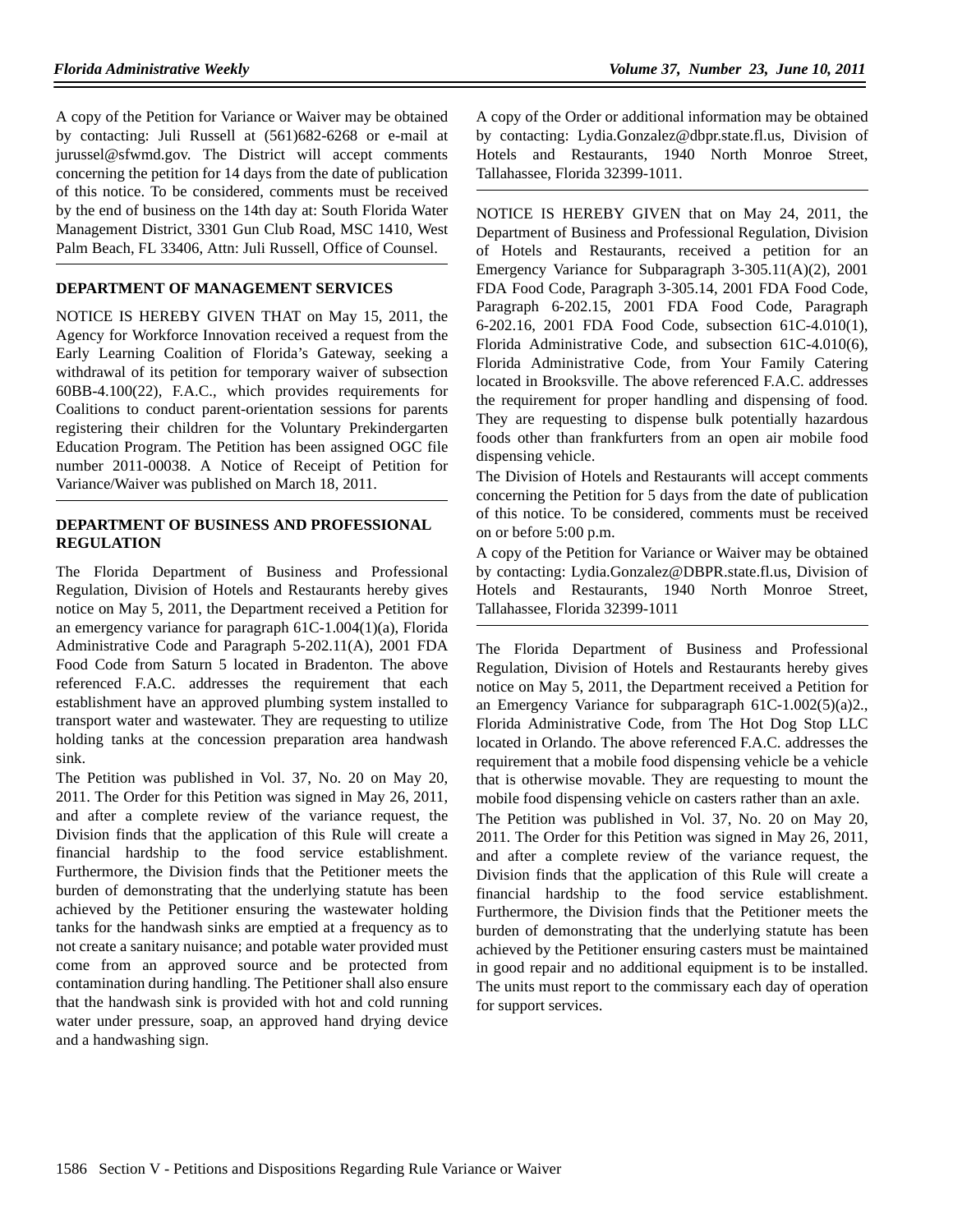A copy of the Order or additional information may be obtained by contacting: Lydia.Gonzalez@dbpr.state.fl.us, Division of Hotels and Restaurants, 1940 North Monroe Street, Tallahassee, Florida 32399-1011.

The Department of Business and Professional Regulation, Division of Hotels and Restaurants, Bureau of Elevator Safety hereby gives notice on May 25, 2011 the Division issued an order. The Final Order was in response to a Petition for emergency Variance from Harbourside, filed April 26, 2011, and advertised in Vol. 37, No. 19, of the Florida Administrative Weekly. No comments were received in response to the petition. The Final Order on the Petition for Variance grants the Petitioner a variance from Rule 2.7.4 ASME A17.3, 1996 edition, as adopted by Chapter 30, Section 3001.2 Florida Building Code adopted by paragraph 61C-5.001(1)(a), Florida Administrative Code, that requires restricted door openings until February 1, 2012, because the Petitioner has demonstrated that the purpose of the statute underlying the rule will be met and that Petitioner would suffer a substantial hardship if required to comply with this rule (VW 2011-137).

A copy of the Order may be obtained by contacting: Mark Boutin, Bureau of Elevator Safety, 1940 North Monroe Street, Tallahassee, Florida 32399-1013.

The Department of Business and Professional Regulation, Division of Hotels and Restaurants, Bureau of Elevator Safety hereby gives notice on May 25, 2011, the Division issued an order. The Final Order was in response to a Petition for Variance from Top-of-the-World, filed April 29, 2011, and advertised in Vol. 37, No. 19, of the Florida Administrative Weekly. No comments were received in response to the petition. The Final Order on the Petition for Variance grants the Petitioner a variance from Rule 3.10.4(u) ASME A17.3, 1996 edition, as adopted by Chapter 30, Section 3001.2 Florida Building Code adopted by paragraph 61C-5.001(1)(a), Florida Administrative Code, that requires providing an emergency stop switch until April 15, 2014, because the Petitioner has demonstrated that the purpose of the statute underlying the rule will be met and that Petitioner would suffer a substantial hardship if required to comply with this rule (VW 2011-139).

A copy of the Order may be obtained by contacting: Mark Boutin, Bureau of Elevator Safety, 1940 North Monroe Street, Tallahassee, Florida 32399-1013.

The Department of Business and Professional Regulation, Division of Hotels and Restaurants, Bureau of Elevator Safety hereby gives notice on May 25, 2011, the Division issued an order. The Final Order was in response to a Petition for emergency Variance from Palms West Hospital, filed May 3, 2011, and advertised in Vol. 37, No. 19, of the Florida Administrative Weekly. No comments were received in

response to the petition. The Final Order on the Petition for Variance grants the Petitioner a variance from Rule 3.11.3 ASME A17.3, 1996 edition, as adopted by Chapter 30, Section 3001.2 Florida Building Code adopted by paragraph 61C-5.001(1)(a), Florida Administrative Code, that requires upgrading the elevators for firefighters' emergency operations until August 1, 2013, because the Petitioner has demonstrated that the purpose of the statute underlying the rule will be met and that Petitioner would suffer a substantial hardship if required to comply with this rule (VW 2011-142).

A copy of the Order may be obtained by contacting: Mark Boutin, Bureau of Elevator Safety, 1940 North Monroe Street, Tallahassee, Florida 32399-1013.

NOTICE IS HEREBY GIVEN that on May 26, 2011, the Department of Business and Professional Regulation, Division of Hotels and Restaurants, Bureau of Elevator Safety, received a petition for Tampa General Hospital. Petitioner seeks an emergency variance of the requirements of ASME A17.3, Section 3.11.3, as adopted by Chapter 30, Section 3001.2 Florida Building Code adopted by paragraph 61C-5.001(1)(a), Florida Administrative Code, that requires upgrading the elevators with firefighters' emergency operations which poses a significant economic/financial hardship. Any interested person may file comments within 5 days of the publication of this notice with: Mark Boutin, Bureau of Elevator Safety, 1940 North Monroe Street, Tallahassee, Florida 32399-1013 (VW 2011-181).

A copy of the Petition may be obtained by contacting: Mark Boutin, Bureau of Elevator Safety, 1940 North Monroe Street, Tallahassee, Florida 32399-1013.

NOTICE IS HEREBY GIVEN that on May 27, 2011, the Department of Business and Professional Regulation, Division of Hotels and Restaurants, Bureau of Elevator Safety, received a petition for Bal Harbor. Petitioner seeks an emergency variance of the requirements of ASME A17.1, Section 2.2.2.5, 2.2.4.2, 2.26.1.4.4, 2.26.1.5, 2.26.1.5.4, 2.26.2.33, 2.27.3.3.1, 2.26.12.4, 2.27.1.1.3, 2.27.3.1.6(h), 2.27.3.2.5, 2.27.3.2.6, 2.27.3.3.7, 2.27.7.2 and 3.26.9.3, as adopted by Chapter 30, Section 3001.2 Florida Building Code adopted by paragraph 61C-5.001(1)(a), Florida Administrative Code, that requires a sump pump, pit ladder with 7" clearance, machine room inspection operation, firefighter's stop switch, "help" button, visual/audible signal during recall, fire recall, heat detectors in the machine room, firefighters' operation panel, Phase II fire instructions and low oil timer requiring manual reset which poses a significant economic/financial hardship. Any interested person may file comments within 5 days of the publication of this notice with: Mark Boutin, Bureau of Elevator Safety, 1940 North Monroe Street, Tallahassee, Florida 32399-1013 (VW 2011-182).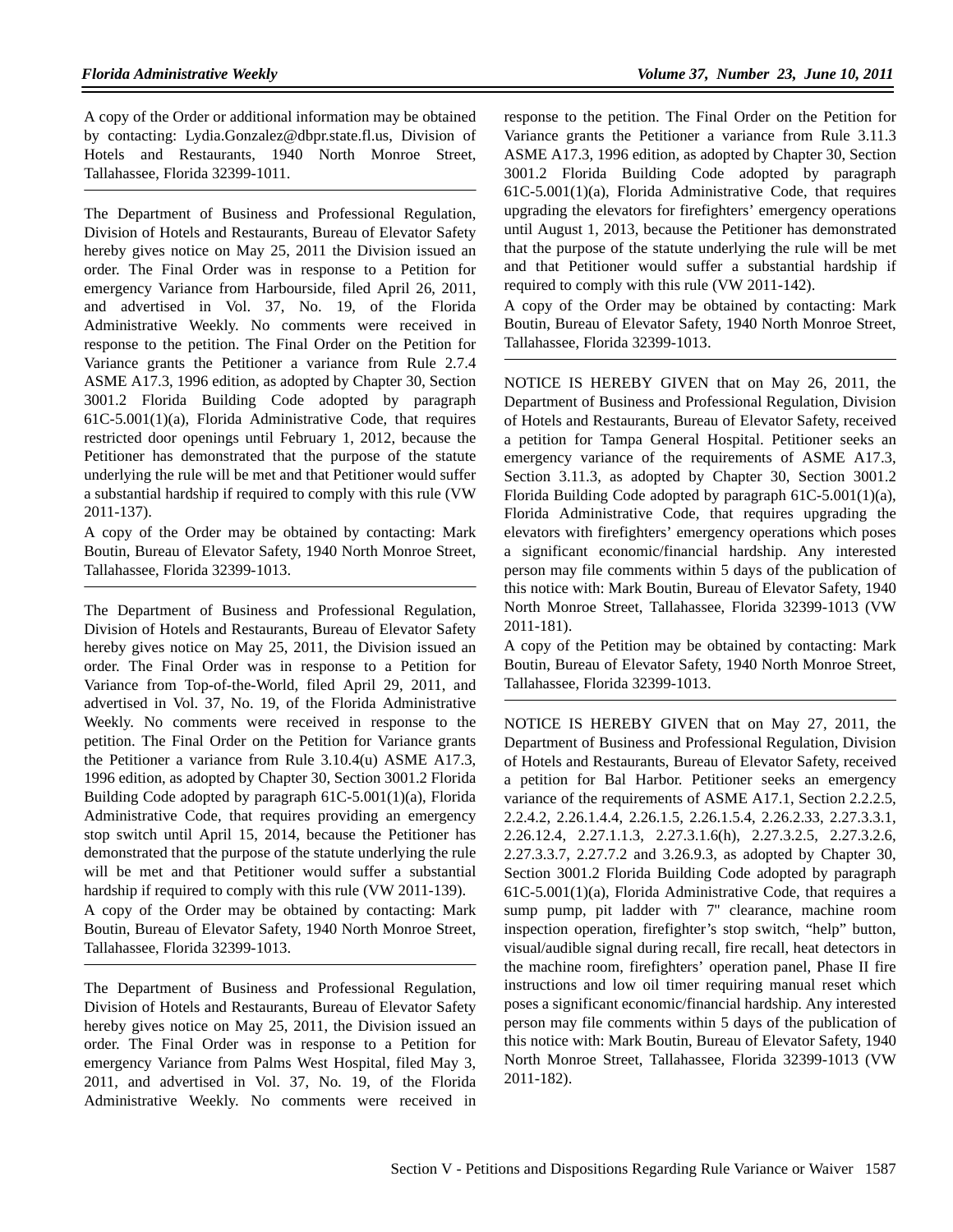A copy of the Petition may be obtained by contacting: Mark Boutin, Bureau of Elevator Safety, 1940 North Monroe Street, Tallahassee, Florida 32399-1013.

NOTICE IS HEREBY GIVEN that on May 27, 2011, the Department of Business and Professional Regulation, Division of Hotels and Restaurants, Bureau of Elevator Safety, received a petition for American Cement Co. Petitioner seeks a variance of the requirements of ASME A17.1, Section 5.7.12.2, as adopted by Chapter 30, Section 3001.2 Florida Building Code adopted by paragraph 61C-5.001(1)(a), Florida Administrative Code, that limits the load, speed and platform area of an elevator which poses a significant economic/financial hardship. Any interested person may file comments within 14 days of the publication of this notice with: Mark Boutin, Bureau of Elevator Safety, 1940 North Monroe Street, Tallahassee, Florida 32399-1013 (VW 2011-183).

A copy of the Petition may be obtained by contacting: Mark Boutin, Bureau of Elevator Safety, 1940 North Monroe Street, Tallahassee, Florida 32399-1013.

NOTICE IS HEREBY GIVEN that on May 31, 2011, the Department of Business and Professional Regulation, Division of Hotels and Restaurants, Bureau of Elevator Safety, received a petition for Ambassador Building. Petitioner seeks an emergency variance of the requirements of ASME A17.3, Section 3.4.4, as adopted by Chapter 30, Section 3001.2 Florida Building Code adopted by paragraph 61C-5.001(1)(a), Florida Administrative Code, that requires an emergency exit on the top of an elevator cab which poses a significant economic/financial hardship. Any interested person may file comments within 5 days of the publication of this notice with: Mark Boutin, Bureau of Elevator Safety, 1940 North Monroe Street, Tallahassee, Florida 32399-1013 (VW 2011-184).

A copy of the Petition may be obtained by contacting: Mark Boutin, Bureau of Elevator Safety, 1940 North Monroe Street, Tallahassee, Florida 32399-1013.

## **DEPARTMENT OF HEALTH**

The Board of Massage Therapy hereby gives notice of the issuance of an Order regarding the Petition for Variance for Kimberly A. Parker, LMT filed on May 30, 2008. The Notice of Petition for Variance was published in Vol. 34, No. 24, of the June 13, 2008, Florida Administrative Weekly. The Petition requested a Variance or Waiver of paragraph 64B7-28.009(30)(a), Florida Administrative Code, with respect to the 12 continuing education hours via live classroom instruction which includes hands-on instruction or demonstration. The Board considered the Petition at a duly-noticed public meeting held on July 24, 2008.

The Board's Order, filed on August 20, 2008, denies the Petition for Variance or Waiver, finding that the rule requirements from which Petitioner seeks relief are statutory requirements. Petitioner failed to demonstrate and does not demonstrate that application of the rule to her circumstances would violate principles of fairness or would cause a substantial economic or other hardship.

A copy of the Order or additional information may be obtained by contacting: Anthony Jusevitch, Executive Director, Board of Massage Therapy, 4052 Bald Cypress Way, Bin #C06, Tallahassee, Florida 32399-3256.

The Board of Massage Therapy hereby gives notice of the issuance of an Order regarding the Petition for Variance for Rivka/Juli Dubitsky filed on March 25, 2008. The Notice of Petition for Variance was published in Vol. 34, No. 14, of the April 4, 2008, Florida Administrative Weekly. The Petition requested a Variance or Waiver of Rule 64B7-25.001, Florida Administrative Code, and the requirement that each applicant for a Massage Therapist license successfully completes a course of study at a Board-approved massage school or has completed an apprenticeship program that meets standards adopted by the Board. The Board considered the Petition at a duly-noticed public meeting held on April 24, 2008.

The Board's Order, filed on May 21, 2008, denies the Petition for Variance or Waiver, finding that the rule requirements from which Petitioner seeks relief are statutory requirements pursuant to Section 480.041(b), Florida Statutes. Pursuant to Section 120.542(1), Florida Statutes, the Board is not authorized to grant a waiver or variance from a statutory requirement.

A copy of the Order or additional information may be obtained by contacting: Anthony Jusevitch, Executive Director, Board of Massage Therapy, 4052 Bald Cypress Way, Bin #C06, Tallahassee, Florida 32399-3256.

The Board of Massage Therapy hereby gives notice of the issuance of an Order regarding the Petition for Variance for Stanley Gerome, file on December 20, 2007, with respect to the following licensure requirement that each applicant for a Massage Therapist license successfully completes a national examination approved by the Board. The Notice of Petition for Variance was published in Vol. 34, No. 1, of the January 4, 2008, Florida Administrative Weekly. The Board considered the Petition at a duly-noticed public meeting held on January 25, 2008.

The Board's Order, filed on February 29, 2008, grants the Petition for Variance or Waiver, finding that Petitioner has complied with the requirements of Section 120.542(2) of the Florida Statutes. Specifically, Petitioner has demonstrated how the purpose of the underlying statute has been achieved. Additionally, Petitioner has demonstrated that strict application of Rule 64B7-25.001, Florida Administrative Code, would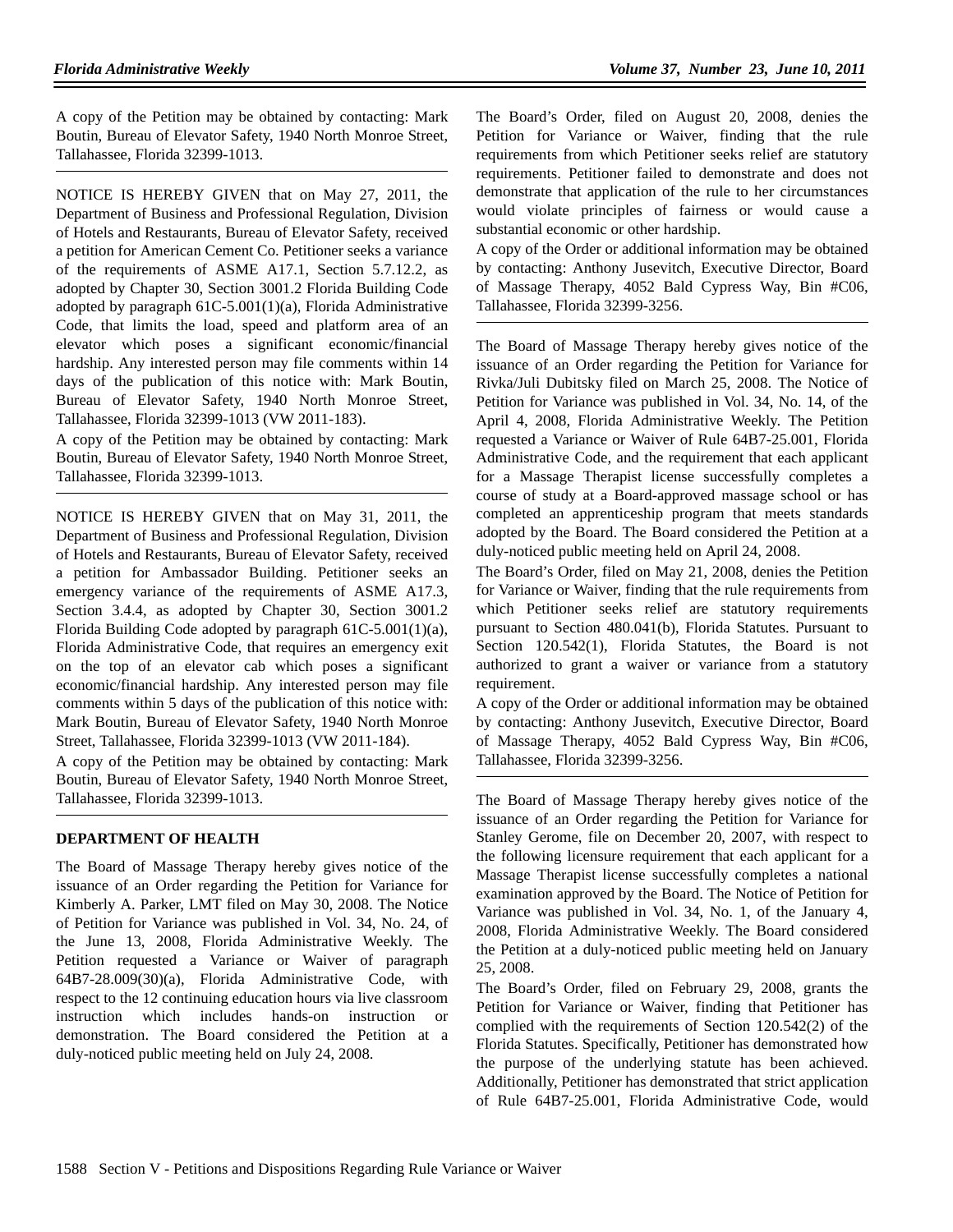create a substantial hardship or violate principles of fairness within the meaning of Section 120.542(2), Florida Statutes. Based upon the foregoing, the Board determined that Petitioner is eligible for a waiver or variance of Rule 64B7-25.001, Florida Administrative Code.

A copy of the Order or additional information may be obtained by contacting: Anthony Jusevitch, Executive Director, Board of Massage Therapy, 4052 Bald Cypress Way, Bin #C06, Tallahassee, Florida 32399-3256.

NOTICE IS HEREBY GIVEN that on April 6, 2011, the Board of Physical Therapy Practice, received a petition for Justine Lowu, seeking a variance or waiver of Rule 64B17-3.001, F.A.C., with regard to her credential licensed in Florida. Petitioner is requesting a waiver for Professional Course Work PT Administration due to being unable to find an accredited university who would allow her to take this course.

A copy of the Petition for Variance or Waiver may be obtained by contacting: Allen Hall, Executive Director, Board of Physical Therapy Practice/MQA, 4052 Bald Cypress Way, Bin #C05, Tallahassee, Florida 32399-3255.

Comments on this petition should be filed with the Board of Physical Therapy Practice within 14 days of publication of this notice.

The Department of Health hereby gives notice on May 31, 2011, the Department filed an Order disposing of a Petition for permanent Variance from the requirements of paragraph 64E-15.009(1)(a), F.A.C., as filed by Mike Sosadeeter on behalf of Manatee County, with regard to Jiggs Landing Preserve Recreational Camp. The Petition was filed with the Department on March 8, 2011, and noticed in the Florida Administrative Weekly on March 25, 2011 in Vol. 37, No. 12. Paragraph  $64E-15.009(1)(a)$ , F.A.C., requires a 200 foot setback of cabins and sleeping quarters from surface collectors of water. The Department determined that Petitioner was able to demonstrate that the underlying statute will be achieved or has been achieved by other means and that application of the rules would create a substantial hardship. Therefore, the petition for a permanent variance is GRANTED.

A copy of the Order or additional information may be obtained by contacting: Agency Clerk, Department of Health, 4052 Bald Cypress Way, Bin # A02, Tallahassee, Florida 32399-1703, (850)245-4005.

#### **FLORIDA HOUSING FINANCE CORPORATION**

The Florida Housing Finance Corporation hereby gives notice of the entry of an Order Granting a Petition for Waiver or Variance.

NAME OF THE PETITIONER: VILLAGE CARVER DEVELOPMENT, LLC

DATE PETITION WAS FILED: February 21, 2011

RULE NUMBER AND NATURE OF THE RULE FROM WHICH THE WAIVER OR VARIANCE IS SOUGHT: Paragraph 67-48.004(1)(a), F.A.C. (2006) & Part III.B. of the 2006 Universal Application Instructions, which is the application and selection procedures for developments.

REFERENCE TO THE PLACE AND DATE OF THE PUBLICATION OF THE NOTICE OF PETITION: Florida Administrative Weekly, March 4, 2010, Vol. 37, No. 9.

THE DATE THE BOARD OF DIRECTORS OF FLORIDA HOUSING FINANCE CORPORATION APPROVED THE VARIANCE OR WAIVER: May 20, 2011

THE GENERAL BASIS FOR THE DECISION: The purpose of the underlying statute is to make loans to Eligible Housing Providers and Eligible Home Buyers for the construction of affordable housing. The waiver will further this purpose.

A copy of the Order or additional information may be obtained by contacting: Della Harrell, Corporation Clerk, telephone (850)488-4197 or e-mail to Della.Harrell@floridahousing.org. The Final Order is posted on Florida Housing's website at floridahousing.org.

The Florida Housing Finance Corporation hereby gives notice of the entry of an Order Granting a Petition for Waiver or Variance.

NAME OF THE PETITIONER: TOWN PARKE, Ltd

DATE PETITION WAS FILED: March 30, 2011

RULE NUMBER AND NATURE OF THE RULE FROM WHICH THE WAIVER OR VARIANCE IS SOUGHT: Subsection 67-48.002(95), F.A.C. (2009), which incorporates the QAP with respect to the housing credit program and Section 10 of the 2009 QAP.

REFERENCE TO THE PLACE AND DATE OF THE PUBLICATION OF THE NOTICE OF PETITION: Florida Administrative Weekly, April 8, 2010, Vol. 37, No. 14.

THE DATE THE BOARD OF DIRECTORS OF FLORIDA HOUSING FINANCE CORPORATION APPROVED THE VARIANCE OR WAIVER: May 20, 2011

THE GENERAL BASIS FOR THE DECISION: The purpose of the underlying statute is to make loans to Eligible Housing Providers and Eligible Home Buyers for the construction of affordable housing. The waiver will further this purpose.

A copy of the Order or additional information may be obtained by contacting: Della Harrell, Corporation Clerk, telephone (850)488-4197 or e-mail to Della.Harrell@floridahousing.org. The Final Order is posted on Florida Housing's website at floridahousing.org.

The Florida Housing Finance Corporation hereby gives notice of the entry of an Order Granting a Petition for Waiver or Variance.

NAME OF THE PETITIONER: FRIENDSHIP TOWER, LTD DATE PETITION WAS FILED: February 15, 2011